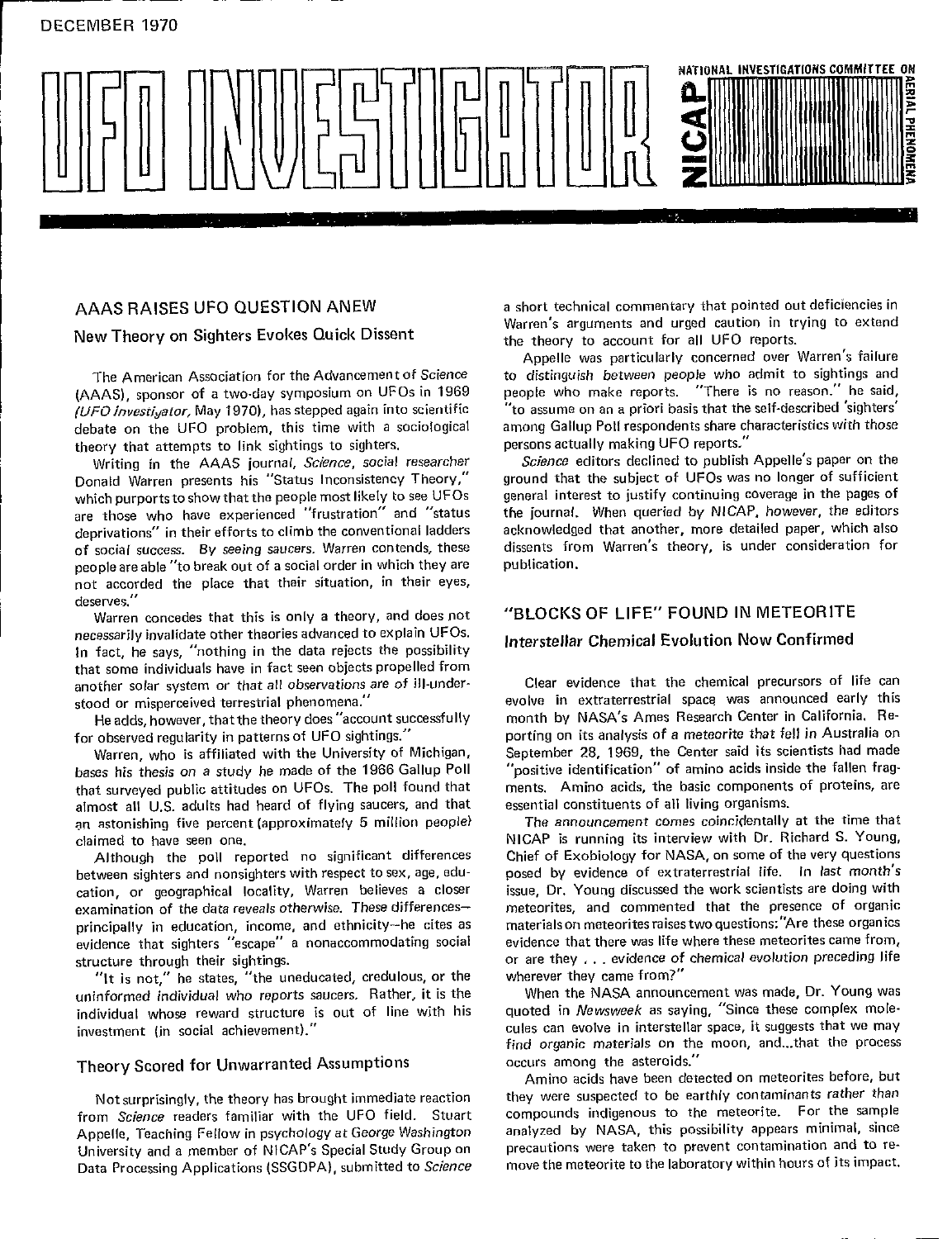Dr, Richard S. Young, Chief of Exobiology for NASA, on the activate some kind of such program.<br>search for extraterrestrial life. The interview began in the Now, as to whether NASA has spent any time search for extraterrestrial life. The interview began in the September issue. **September issue**, **following** up the recommendations of this report  $\cdot \cdot$  **I** don't

as to how man would react to evidence of extraterrestrial life that is of a substantially more dramatic nature than markings  $\qquad$  anything about it. on a meteorite**.** In 1961, the Brookings Institution here in UIL A INCRET Could you see any value in conducting formal<br>Washington submitted to NASA a report on the "Implications" studies along those lines? of Peaceful S**p**ace Activities for Human Affairs." The report studiesalongthoso lines? considers various contingen**c**ies in this regard and, in a very YOUNG: I don't know. It's a matter of priorities, You have interesting fashion, projects possible reactions on the part of to use your resources in whatever ways seem most important.<br>society, In particular, it deals with what might happen if evi- Ithink if we felt more optimistic society. In particular, it deals with what might happen if evi- Ithink if we felt more optimistic about encountering intelli-<br>dence of *intelligent* life were discovered beyond Earth. To gent extraterrestrial life in the n dence of intelligent life were discovered beyond Earth. To

time via ... research prese**n**tly underway, a**nd** since the con- sidered it in t**h**is program, but have not been able to imp**l**ement sequences of such a discovery are presently unpredictable anything. I would say it that would probably be worth doing.<br>because of our limited knowledge of behavior under even an | wouldn't put it too terribly high on a lis because of our limited knowledge of behavior under even an I wouldn't put it too terribly high on a list of priorities, espe-<br>approximation of such dramatic circumstances, two research ally as tough as things are today. Bu approximation of such dramatic circumstances, two research areas can be recommended:

"1**)** Co**nti**n**u**ing s**tu**dies **to d**etermi**n**e e**mot**i**onal** impact t**hi**s mi**g**ht have. and intellectual understandin**g** an**d** attit**u**des -- and su**c**cessive NICAP: If such a study were **c**onducted, **d**o you think that sequen**c**es of disco**v**erin**g** intelligent ext**r**aterrestrial li**f**e.

"2) Hist**o**rical an**d** emp**i**rical stu**di**es ofthe behavior YOUNG: What field do you mean? of peoples and their leaders when confronted with dramatic MICAP:<br>and unfamiliar events or social pressures. Such studies might the United and unfamiliar events or **s**ocial **pr**essures. Suc**h** stud**i**es mig**h**t YOUNG**:** Let me be candid about UFOs. I believe **i**n UFOs nelp to provide programs for meeting and adjusting to the im-<br>plications of such a discovery. Questions one might wish to these have anothing to do with A) extraterrectrial life and B) plications of such a discovery. Questions one might wish to these have anything to do with A) extraterrestrial life, and B) answer by such studies would include: How might such infor-<br>answer by such studies would include: answer by such studies would include: How might such infor-<br>mation, under what circumstances, be presented to or withheld<br>were questionable. In my opinion, there is no widence whatsomation, under what circumstances, be presented to or withheld very questionable. In my opinion, there is no evidence whatso-<br>**From the public for what ends?** What might be the role of the sale that would lead me to believe from **t**he p**u**blic for w**h**at e**n**ds? W**h**at mi**g**ht **b**e the role of **t**he ever that wou**l**d lead me to believe that we should, for any

"S**u**ch studies would **<sup>i</sup>**nclude histor**ic**al reactions And <sup>I</sup> find the evidence not even <sup>s</sup>**l**igh**t**ly compelling. However,

NICAP: To conduct studies of how people react to radical just don't happen<br>t as a possibility. discoveries.

YOUNG: No, not to my knowledge. Your interest is primari**l**y in the direction of intelligent extraterrestrial life. That has NEXT: Were the Astronauts Expected to F**i**nd A**n**ythin**g** not been one of NASA's principal objectives over the years. We

### Page2 U**F**O **I**NV**E**STIGATOR/D**E**C**E**MBER 1970

Fifth of a Series **have generally felt** that for the time being at least, that's probably not a very fruitful area to research. It is probably more fruitful to look for evidence of life, period ~ life of any kind, So, although we are certainly interested in the possibility of extraterrestrial life {some of the people we've supported, like Sagan, for example, have speculated on it), we've never MAN AND NON-MAN **really had an active program.** We may or may not in future years get back into the Project OZMA kind of program, a What Impact the Discovery of Extraterrestrial monitoring program, and we have supported -- as a matter of Venter of the United States of the United States of the United States of the United States of the United States of t Intelligence? Fact, intelligence? Fact, intelligence? The people of people to start and people to start and people to start and people to start and people to start and people to start and people of people start and people dence of extraterrestrial life again. And if there's sufficient interest in the scientific community, and we've got enough The following is a continuation of the NICAP interview with money, it's conceivable in the next few years we might re-<br>Dr. Bichard S. Young, Chief of Exobiology for NASA, on the activate some kind of such program.

kno**w**; **I**'ve never seen the report before**.** It's almost ten years old and has probably been superseded by at least a dozen other similar reports. I really can't tell you what's been done. We have not done any studies on trying to determine what publi**c** reaction would be to encountering intelligent life form, al-NICAP: In this same general context, the question arises though obviously people have considered it, thought about it, as to how man would react to evidence of extraterrestrial life and theorized about it. We haven't, in a

NICAP:

q**u**ote from the report**:** probably feel co**n**strained to do something **i**n the way of "Si**n**ce **i**nte**l**li**g**ent life mig**h**t be disco**v**ered at any assessing public opinion. It's been suggested to us. We've coninteresting and worthwhile to have a feel for what kind of

alter**a**tions of them, if any -- rega**r**ding the p**os**sibilit**y** and **c**on- the f**i**e**l**d we are in mi**g**ht **o**ff**e**r meanin**gf**ul insights?

dis**co**veri**n**g sc**ie**ntists an**d** other decision ma**k**e**r**s re**g**ard**i**ng reason, connect UFOs with intell**i**gent extraterrestrial llfe, I releast of discovery?" **interest of discovery?"** just don't see the evidence. I've looked at it in some depth and<br>In this same connection, the report states:<br>read most of the reports and followed it reasonably carefully In this same connection, the report states: read most of the reports**,** and fo**l**lowed it reasonab**l**<sup>y</sup> carefully. to hoaxes, **p**syc**h**ic manifestations, and **u**nidentified f**l**ying by that **I** don't mean to say that I rule it out as a possibility; I To your knowledge, has NASA attempted to im-<br>To your knowledge, has NASA attempted to im-**organisms** are unanswered questions about UEOs one has to To **y**ou**r** knowled**g**e, **h**as NASA attempted to **i**ra**- l**ong as there are unanswered questions about UFOs, one has to **plement a recommendation** such as this?<br>**P** Reep one's mind open to all the possible explanations. And one<br>POUNG: Which recommendation do you mean?<br>**P** possible explanation is that of intelligent extraterrestrial life. possible explanation is that of intelligent extraterrestrial life. I<br>just don't happen to think so. But I wouldn't close my mind to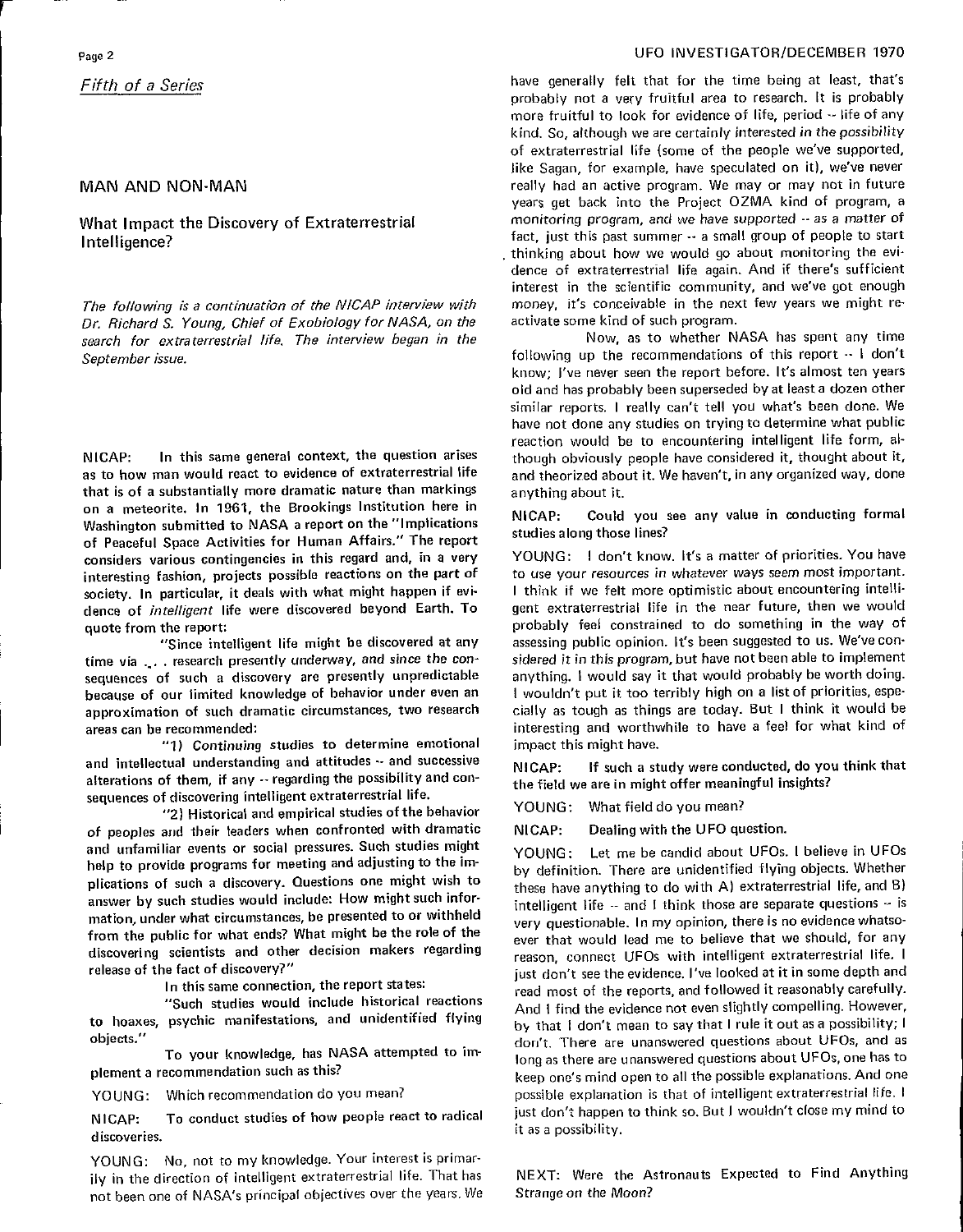**News Commentary** 

# Switch Comes After Fuss Over Old Version

Air Force Academy officials to discontinue use of the science might be forgiven when balanced against the chapter's last text that urges students "to keep an open and skeptical mind" paragraph, which ends, interestingly enough, with the recom-

Following widespread news stories that played up the text's liberal treatment of the UFO controversy, the Academy substituted a much abbreviated, "revised" version of the 14-page textbook chapter, contending that the old version was "out of date" and did not follow "the oral in-class presentation on this date" and did not follow "the oral in-class presentation on this  $\overline{CASE}$  INVESTIGATIONS AND EVALUATIONS subject."

Although the Academy is claiming the substitution occurred last September at the start of the Fall semester, before any of<br>With the advent of winter in many parts of the world, the Air Force strictly with the advent of winter in many parts of the world, the the publicity began, no one is holding the Air Force strictly and purchast, regard in the chapter of the switch did not come until usual seasonal attenuation of reported sightings has been evi-<br>to that schedule, since word of the switch did not come until Further evidence of the actual time is the information of the intervalse of the information of the information reports in the information reports in the intervalse intervalse intervalse intervalse intervalse intervalse int

given to NICAP when it contacted the Academy in early Octo-<br>bet and discussed the text at length with both the Office of form of press stories. Foreign clippings sent to NICAP thus far ber and discussed the text at length with both the Office of the this month come from such widely separated locations as<br>Information and the Department of Physics (which uses the this month come from such widely separated Information and the Department of Physics (which uses the textbook, Introductory Space Science, in its elective course 370). England, where an "object looking like a fried egg" was sighted The conversations, no mention was made of any over London; Australia, where mine workers at Meekatharra<br>"revised" version of the chapter on UFOs, and in fact the in-<br>"revised" version of the chapter on UFOs, and in fact th "revised" version of the chapter on UFOs, and in fact the instructor of Physics 370, Captain Edward Peterson, offered to hissed;" and Ireland, where members of a band near Blessingsend an "Errata and Addenda" sheet to NICAP to show how ton "watched in amazement" an object that flashed colors in the UFO section had been updated, not replaced. The notoriety in the night sky.

press was the sole cause of the decision to drop the old chapter, strange lights, these reports do not rate high on a phenomenothere seems little doubt that the publicity served at least as a logical scale, but they do indicate that people worldwide catalyst in the Academy's plan to eventually replace the text-<br>continue to experience observations that, at the very least, are book. Certainly, the publicity came as an unexpected and un-<br>welcome development that put both faculty members and In the United States, NICAP made one field investigation welcome development that put both faculty members and public information personnel in the position of trying to explain material that until then had occupied a relatively unimportant spot in the academic program and that was, in **Rhode Island** meetical terms, used more to ensure attendance at the final The spate of phone calls to police stations and newspaper<br>meeting of the class than to indoctrinate air cadets on UEOs. offices in Providence on December 5, 1970, meeting of the class than to indoctrinate air cadets on UFOs.

drama is the writer or editor who decided to tell the world in the eastern sky. Police were able to observe the light themremains in the contact that the but the material selves, but could not identify it. Local military installations end of the current semester, or even later, and the new text with the National Weather Service in Warwick said the UFO end of the current semester, or even later, and the new text with the National Weather Service in Warwick said the OPO<br>religion had more in common with its predecessor than was the planet Venus, and subsequent investigatio might have had more in common with its predecessor than

When the textbook was originally offered to Academy administrators for review in 1968, no interest was shown scholastic material is routine, there is no reason to believe that **UILIIII PRESECT TO THE SINCE UP** Details and evaluations will be published any special concern would have been expressed over the book **ANNIONINI** in the UFO chapter, and the book was incorporated into the<br>curriculum minus any official imprimatur. Since updating of SICHTING Preliminary information on new reports.<br>scholastic material is routine, there is no reason to scholastic material is routine, there is no reason to believe that at the next rewrite, had the newspapers not run their stories

The whole affair may now be little more than a rhetorical question anyway, because in a recent conversation with Massachusetts, reported a "ball of light" that swept past their<br>Peterson, NICAP learned that the Academy's supply of the car, momentarily affecting the car's electrica Peterson, NICAP learned that the Academy's supply of the textbook is almost exhausted, and there is some question as to ating a two-way radio at the time, the men said the light what will take its place. As things stand, it would not be sur-<br>
flashed in their eyes and came directly at the car. The inprising if the Academy decides to forego consideration of the cident occurred at approximately the time of an unexplained UFO subject altogether when the new material is put together,

news Commentary although there appears to remain some interest in UFOs among the faculty, and no over the faculty, and no over the faculty of the faculty of the faculty of the faculty of the faculty of the faculty of the f the faculty, and no overt indication has been made that the subject is going to be eliminated from the course,

Also, in all fairness to Peterson, who wrote the new chapter,<br>AIR ACADEMY REPLACES UFO TEXT the revised text retains a large measure of the objectivity of the old chapter, and at the very least it offers appreciably more than just the Air Force's own view on UFOs.

One glaring weakness in the new chapter is the lack of any The glare of national publicity has apparently prompted specific cases, even from the Air Force's own files. But this on the subject of UFOs (UFO *Investigator*, October 1970), mendation that "all agencies of the federal government and<br>Following widespread news stories that played up the text's private foundations should be willing to con proposals on an open-minded, unprejudiced basis.

### Follow-Up to Recent Reports

given the Income may diam, accrition to the Octo-Shapesh.<br>Further evidence of the actual timing is the information apparent rise -- albeit slight -- in foreign reports, mostly in the

While it might be rash to conclude that notoriety in the old Being fragmentary in nature and referring generally to

at the beginning of this month, as follows:

Indeed, it might even be said that the real villain in this melo-<br>Indeed, it might even be said that the real villain in this melo-<br> Men the text is textbook was originally offered to Academy is particularly conspicuous in the early morning sky at this<br>Mhen the textbook was originally offered to Academy is particularly conspicuous in the early morning s time of year.



when they did.<br>The whole affair may now be little more than a rhetorical October 18, 1970 -- Two men parked on Mt. Greylock, power failure in the same area.

كالحيي والمتحدث والمهادة والما